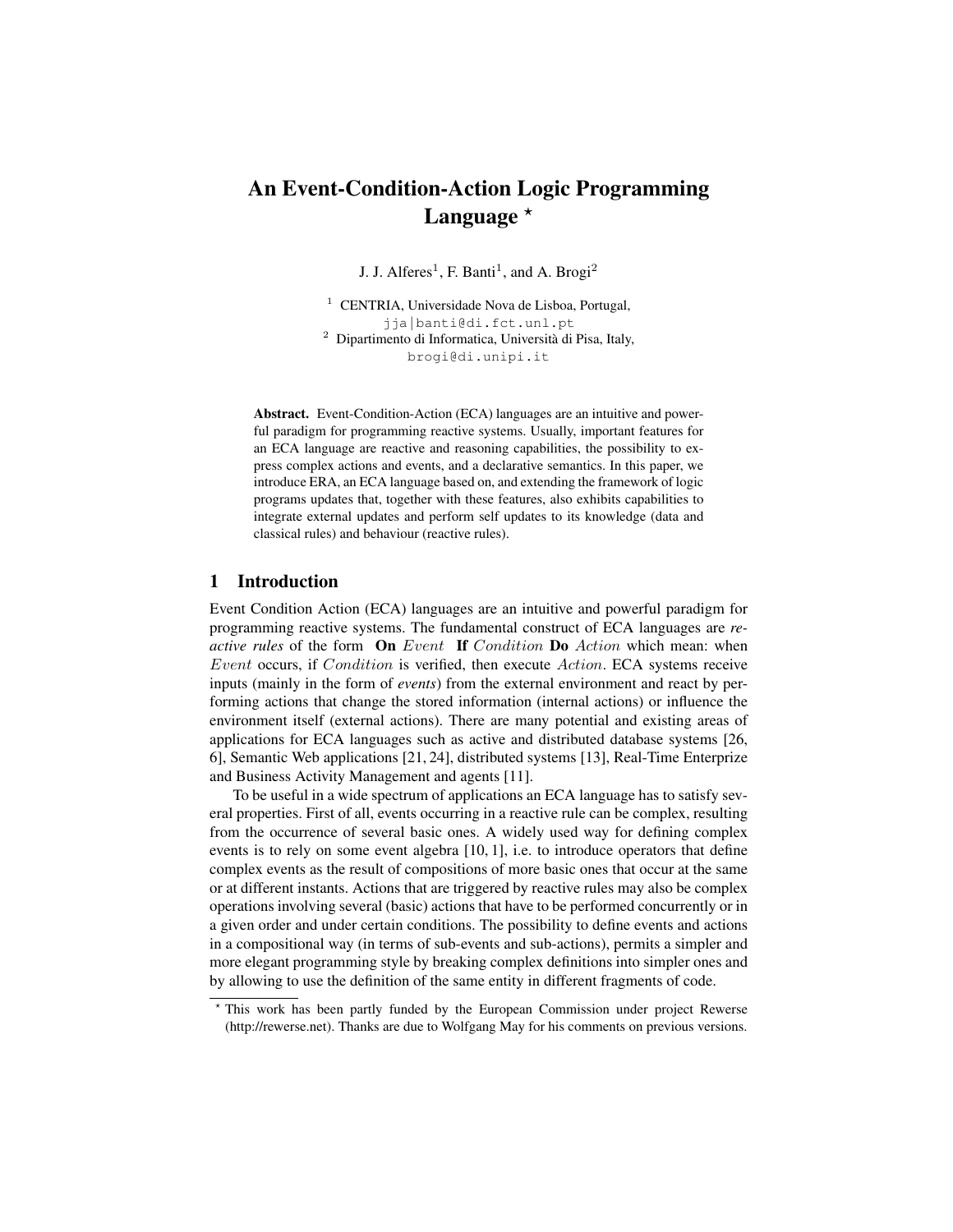An ECA language would also benefit from a declarative semantics taking advantage of the simplicity of its the basic concepts. Moreover, an ECA language must in general be coupled with a knowledge base, which, in our opinion, should be richer than a simple set of facts, and allow for the specification of both relational data and classical rules, i.e. rules that specify knowledge about the environment, besides the ECA rules that specify reactions to events. Together with the richer knowledge base, an ECA language should exhibit inference capabilities in order to extract knowledge from such data and rules.

Clearly ECA languages deal with systems that evolve. However, in existing ECA languages this evolution is mostly limited to the evolution of the (extensional) knowledge base. But in a truly evolving system, that is able to adapt to changes in the considered domain, there can be evolution of more than the extensional knowledge base: derivation rules of the knowledge base (intensional knowledge), as well as the reactive rules themselves may change over time. We believe another capability that should be considered is that of *evolving* in this broader sense. Here, by evolving capability we mean that a program should be able to automatically integrate external updates and to autonomously perform self updates. The language should allow updates of both the knowledge (data and classical rules) and the behaviour (reactive rules) of the considered ECA program, due to external and internal changes.

To the best of our knowledge no existing ECA language provides all the above mentioned features (for a detailed discussion see section 5). In particular, none provides the evolving capability, nor it is immediately clear how to incorporate such capability to these languages. The purpose of this paper is to define an ECA language based on logic programming that satisfies all these features. Logic programming (LP) is a flexible and widely studied paradigm for knowledge representation and reasoning based on rules. In the last years, in the area of LP, an amount of effort has been deployed to provide a meaning to updates of logic programs by other logic programs. The output of this research are frameworks that provide meaning to sequence of logic programs, also called Dynamic Logic Programs (DyLPs) [2, 17, 5, 12], and update languages [3, 12, 17, 4] that conjugate a declarative semantics and reasoning capabilities with the possibility to specify (self) evolutions of the program. However, unlike ECA paradigms, these languages do not provide mechanisms for specifying the execution of external actions nor do they provide mechanism for specifying complex events or actions.

To overcome the limitations of both ECA and LP update languages, we present here an ECA language, defined by starting from DyLPs, called ERA (after Evolving Reactive Algebraic programs). This language builds on previous work on the update language Evolp [3], inheriting from it the evolving capabilities, and extending it with the possibility of defining and dealing with complex events and actions, and also considering external actions. The semantics of ERA is defined by means of an *inference system* (specifying what conclusions are derived by a program) and of an *operational semantics* (specifying the effects of actions). The former is derived from the refined semantics for DyLPs [2]. The latter is defined by a transition system inspired by existing work on process algebras. [22, 15].

The rest of the paper is structured as follows: we start in section 2 with an informal introduction to the language introducing its constructs and highlighting its main features. In section 3 we briefly introduce the syntax and semantics of DyLPs, and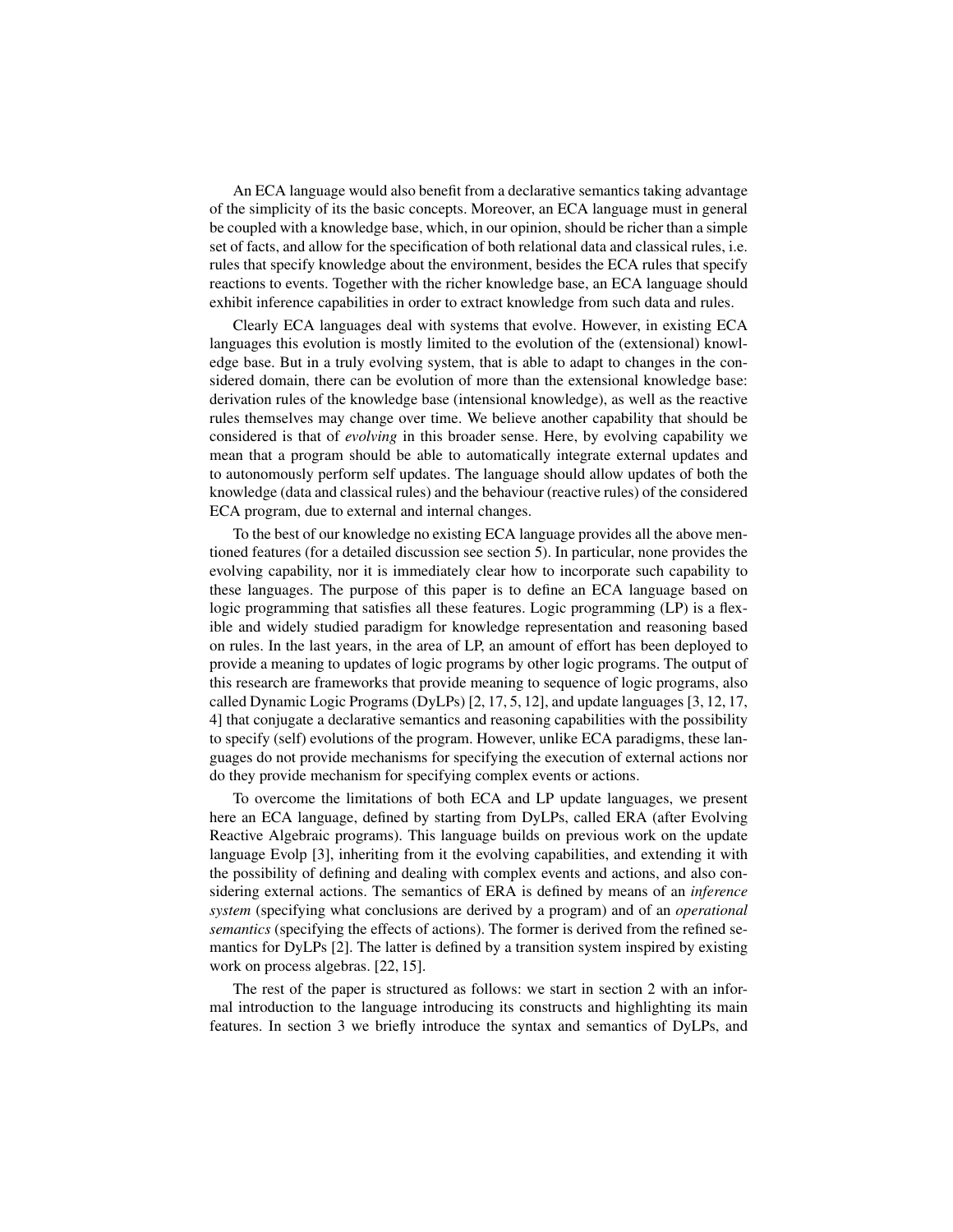establish general notation. Section 4 is dedicated to the definition of the syntax and semantics of ERA. The main goals of the paper are the motivation for the language and its formal definition. A study of its properties and formal relation to other systems, cannot be presented here for lack of space. We nevertheless present some comparisons with related work in section 5, where we also draw conclusions and sketch future work.

#### 2 Outline of the language

Before the formal definition of ERA, which is given in section 4, we start here by informally introducing the various constructs of the language. As stated in the introduction, we aim at defining a language exhibiting both the advantages of ECA languages (with reactive rules, complex events and actions) and of LP updates (with inference rules, possibility of declaratively specifying self-updates). As such, expressions in an ERA program are divided in *rules* (themselves divided into *active, inference and inhibition rules*) and *definitions* (themselves divided into *event* and *action definitions*).

*Reactive rules* are as usual in ECA languages, and have the form (1), where: *Event* is a basic or a complex event expressed in an algebra similar to the Snoop algebra [1]; Condition is a conjunction of (positive or negative) literals and Action is a basic or a complex action. *Inference rules* are LP rules with default negation, where default negated heads are allowed [19]. Finally, ERA also includes *inhibition rules* of the form:

#### When B Do not Action

where  $B$  is a conjunction of literals and events. Such an expression intuitively means: when  $B$  is true, do not execute  $Action$ . Inhibition rules are useful for updating the behaviour of reactive rules. If the inhibition rule above is asserted all the rules with Action in the head are updated with the extra condition that B must *not* be satisfied in order to execute Action.

ERA allows to combine basic events to obtain complex ones by an event algebra. The operators we use are:  $\triangle \mid \nabla \mid A \mid not$ . Intuitively,  $e_1 \triangle e_2$  occurs at an instant *i* iff both  $e_1$  *and*  $e_2$  occur at i;  $e_1 \nabla e_2$  occurs at instant i iff either  $e_1$  *or*  $e_2$  occur at instant i; not e occurs at instant i iff e *does not* occur i.  $A(e_1, e_2, e_3)$  occurs at the same instant of  $e_3$ , in case  $e_1$  occurred before, and  $e_2$  in the middle. This operator is very important since it allows to combine (and reason with) events occurring at different time points.

Actions can also be basic or complex, and they may affect both the stored knowledge (internal actions) or the external environment. Basic external actions are related to the specific application of the language. Basic internal actions are for adding or retracting facts and *rules* (inference, reactive or inhibition rules), of the form  $assert(\tau)$ and  $retract(\tau)$  respectively, for raising basic events, of the form  $raise(e)$ . There is also an internal action  $define(d)$  for adding new definitions of actions and events (see more on these definitions below). Complex actions are obtained by applying algebraic operators on basic actions. Such operators are:  $\triangleright$  || | IF, the first for executing actions *sequentially*, and the second for executing them *concurrently*. Executing  $IF(C, a_1, a_2)$ amounts to execute  $a_1$  in case C is true, or to execute  $a_2$  otherwise.

For allowing for modularity on the definition of both complex actions and events, ERA allows for *event* and *action definition* expressions. These are of the form, respectively,  $e_{def}$  is e and  $a_{def}$  is a where  $e_{def}$  (resp.  $a_{def}$ ) is an atom representing a new event and  $e$  (resp.  $a$ ) is an event (resp. an action) obtained by the event (resp. action)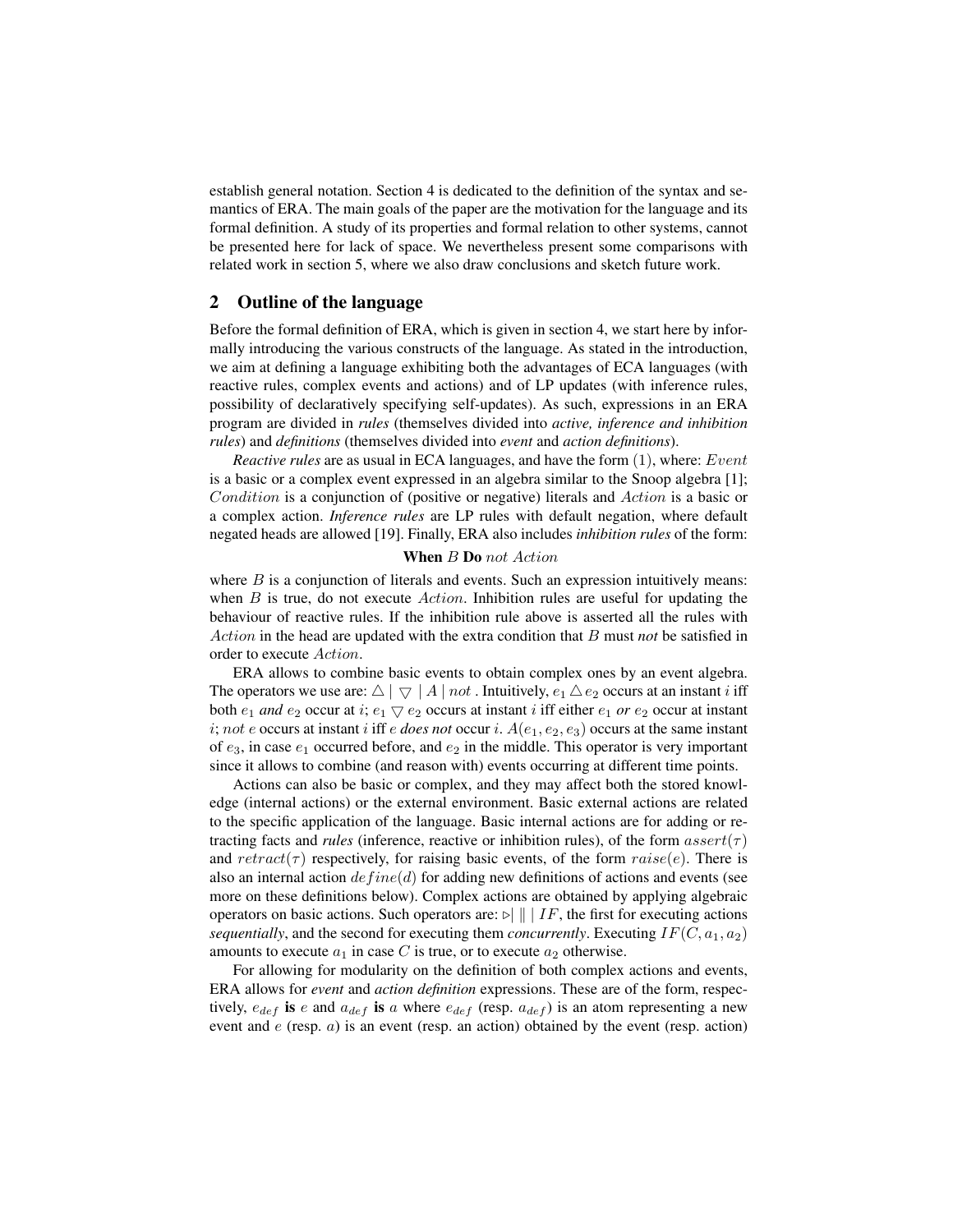algebra above. It is also possible to use defined events (resp. actions) in the definition of other events (resp. actions).

To better motivate and illustrate these various constructs of the language ERA, including how they concur with the features mentioned in the introduction, we present now an example from the domain of monitoring systems.

*Example 1.* Consider an (ECA) system for managing electronic devices in a building, viz. the phone lines and the fire security system. The system receives inputs such as signals of sensors and messages from employees and administrators, and can activate devices like electric doors or fireplugs, redirect phone calls and send emails. Sensors alert the system whenever an abnormal quantity of smoke is found. If a (basic) event  $(alE(S))<sup>1</sup>$ , signaling a warning from sensor S occurs, the system opens all the fireplugs  $Pl$  in the floor  $Fl$  where  $S$  is located. This behaviour is encoded by the reactive rule

**On**  $alE(S)$  **If**  $flr(S, Fl)$ ,  $firepl(Pl)$ ,  $flr(Pl, Fl)$  **Do**  $openA(Pl)$ 

The situation is different when the signals are given by several sensors. If two signals from sensors located in different rooms occur without a *stop\_alertE* event occurring in the meanwhile, the system starts the complex action  $fire\_alarmA$ , which applies a security protocol: All the doors are unlocked (by the basic action *opendoorsA*) to allow people to leave the building; At the same time, a phone call is sent to a firemen station (by the action  $f{\text{i}}r\text{e}callA$ ); Then the system cuts the electricity in the building (by action  $turnA(elect, off)$ ). opendoorsA and firecallA can be executed simultaneously, but  $turnA(elect, off)$  has to be executed after the electric doors have been opened. This behaviour is encoded by following definitions and rules

 $alert2E(S_1, S_2)$  is  $A(alE(S_1), alE(S_2), stop\_alertE) \bigtriangledown (alE(S_1) \bigtriangleup alE(S_2)).$ fire\_alarmA is  $(open doorsA \triangleright turnA(elect, of f))$ ||firecallA. **On** alert  $2E(S_1, S_2)$  **If** not same\_room( $S_1, S_2$ ) **Do** fire\_alarmA.  $same\_room(S_1, S_2) \leftarrow room(S_1, R_1), room(S_2, R_1).$ 

The last rule is already a simple example of an inference rule. For another example, suppose that we want to allow the system to be able to notify (by email) all members of a working group in some particular situation. Moreover suppose that working groups are hierarchically defined. Representing in ERA that if an employee belongs to a subgroup she also belongs to its supergroups, can be done by the inference rule<sup>2</sup>:

 $ingroup(Emp, G) \leftarrow ingroup(Emp, S), sub(S, G)$ 

We provide now an example of *evolution*. Suppose the administrators decide to update the behaviour of the system such that from then onwards, when a sensor  $S$  raises an alarm, only the fireplugs in the room  $R$  where  $S$  is located is opened. Moreover, each employee can from then onwards command the system to start redirecting phone calls to him (and to stop the previous behaviour of the systems regarding indirections, whatever they were. This behaviour is obtained by updating the system, asserting the following rules and definitions:

<sup>&</sup>lt;sup>1</sup> In the sequel, we use names of atoms ending in  $E$  to represent events, and ending in  $A$  to represent actions.

<sup>&</sup>lt;sup>2</sup> The rules above uses recursion, on the predicate  $ingroup/2$ , a feature that is beyond the capabilities of many ECA commercial systems, like e.g. SQL-triggers [26].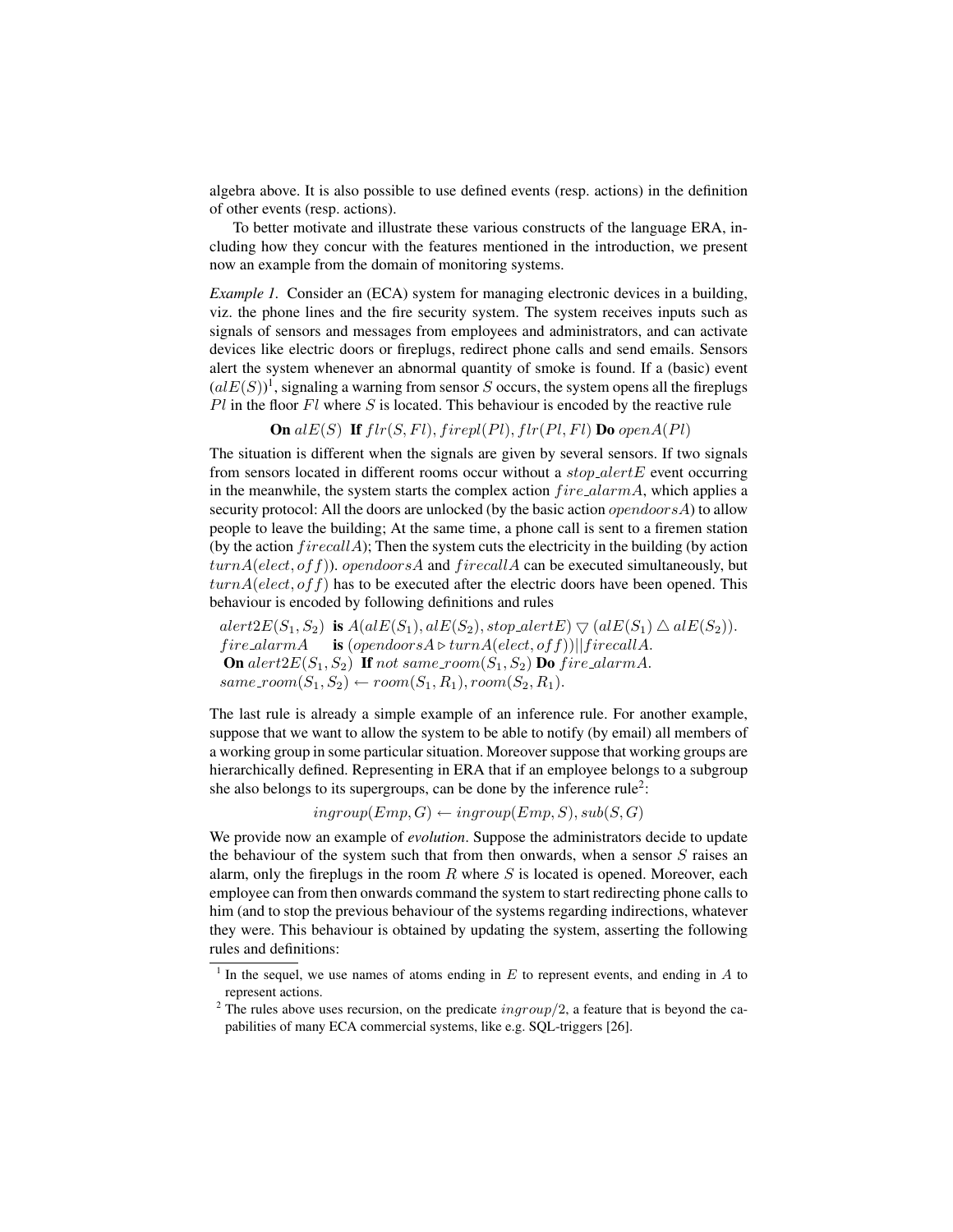- $R_1$ : When  $alE(S)$ , room $(S, R)$ , not room $(Pl, R)$  Do not open $A(Pl)$ .
- $R_2$ : **On** redirect $E(Emp, Num)$  **If** true **Do** redirect $A(Emp, Num)$ .
- $R_3$ : On stop\_redirectE(Emp, Num) If true Do stop\_redirectA(Emp).
- $d_1: redirect A(Emp, Num)$  is  $assert(\tau_1) \triangleright assert(\tau_2)$ .
- $d_2$ : stop\_redirectA(Emp, Num) is retract( $\tau_1$ )||retract( $\tau_2$ ).

where  $\tau_1$  and  $\tau_2$  are the following rules:

- $\tau_1$ : When  $phonE(Call)$ ,  $dest(Call, Emp)$  Do not forw $A(Call, N)$ .
- $\tau_2$ : **On** p honE(Call) If dest(Call, Emp) **Do** forwA(Call, Num).

The formal details of how to update an ERA system are given in section 4.2. Here, when R1 is asserted, if  $a \, E(S)$  occurs in room R, any fire plug Pl which is not in R is not opened, even if Pl and S are on the same floor. Reactive rules  $R_2-R_3$  encode the new behaviour of the system when an employee  $Emp$  commands the system to start (resp. to stop) redirecting to the phone number  $Num$  any phone call  $Call$  to him. This is achieved by sequentially asserting (resp. retracting) rules  $\tau_1$ ,  $\tau_2$ . The former is an inhibition rule that inhibits any previous rule reacting to a phone call for  $Emp$  (i.e. to the occurrence of event  $phonE(Call)$ ) by forwarding the call to a number N. The latter is a reactive rule forwarding the call to number  $Num$ . Note that  $\tau_1, \tau_2$  have to be asserted sequentially in order to prevent mutual conflicts. To revert to the previous behaviour it is sufficient to retract  $\tau_1$ ,  $\tau_2$  as done by action stop\_redirectA.

Such (evolution) changes could alternatively be done by handily modifying the previous rules ie, by *retracting* them and then *asserting* new rules. As with LP updates, also ERA offers the possibility to update reactive rules instead of rewriting. This possibility offered by ERA can be very useful in large systems developed and modified by several programmers and administrators, especially if updates are performed by users that are not aware of the existing rules governing the system, as in the previous example.

Having informally introduced the language, it is now time to start formalizing it. Before that some background on LP updates and notation is required.

### 3 Background and Notation

In what follows, we use the standard LP notation and, for the knowledge base, *generalized logic programs* (GLP) [19]. Arguments of predicates (here also called atoms) are enclosed within parentheses and separated by commas. Names of arguments with capitalized initials stand for variables, names with uncapitalized initials stand for constants.

A GLP over an alphabet (a set of propositional atoms)  $\mathcal L$  is a set of rules of the form  $L \leftarrow B$ , where L (called the head of the rule) is a literal over L, and B (called the body of the rule) is a set of literals over L. As usual, a literal over L is either an atom A of L or the negation of an atom  $not A$ . In the sequel we also use the symbol  $not$  to denote complementary default literals, i.e. if  $L = not A$ , by not L we denote the atom A.

A (two-valued) *interpretation* I over  $\mathcal L$  is any set of literals in  $\mathcal L$  such that, for each atom A, either  $A \in I$  or not  $A \in I$ . A set of literals S is true in an interpretation I (or that I satisfies S) iff  $S \subseteq I$ . In this paper we will use programs containing variables. As usual in these cases a program with variables stands for the propositional program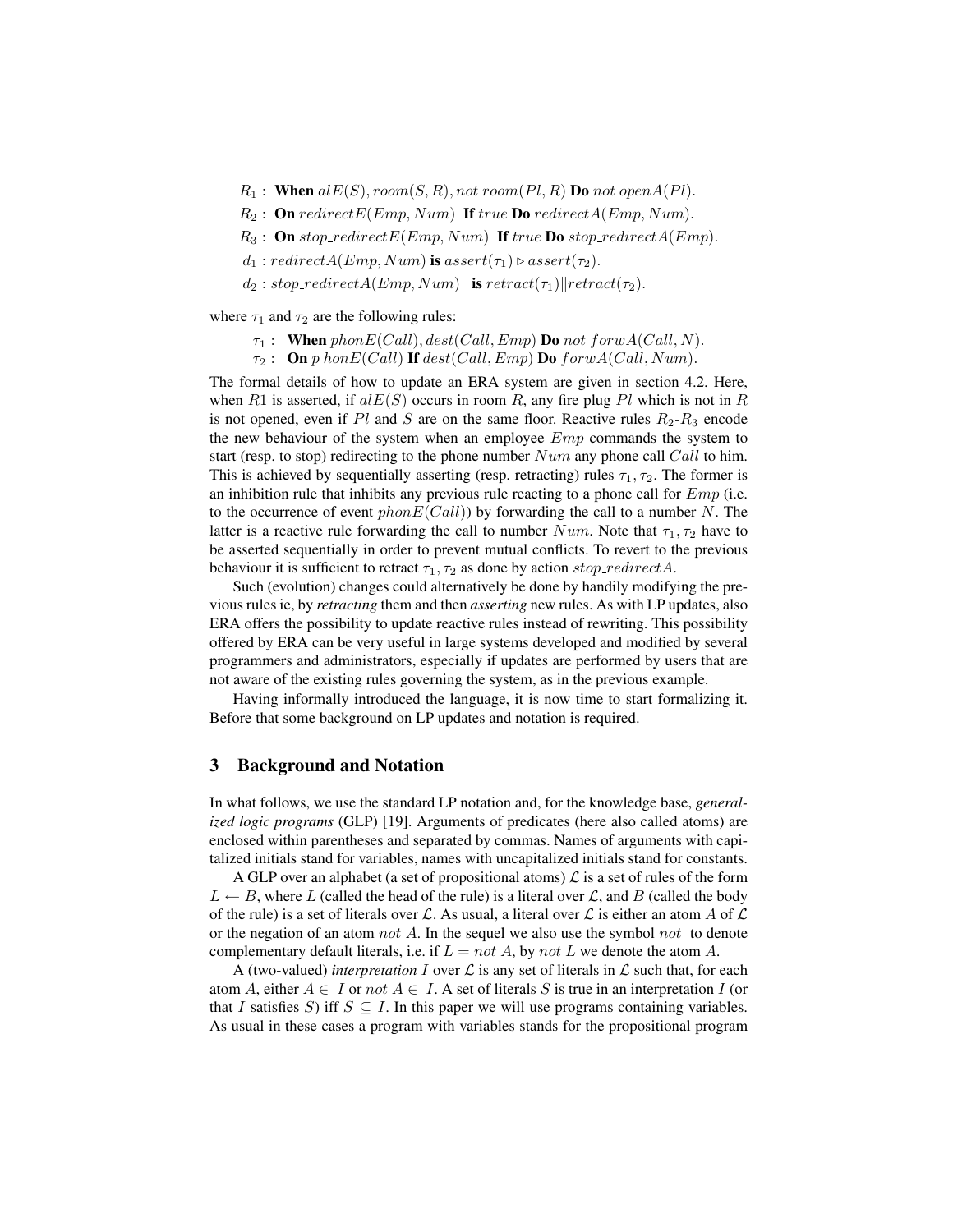obtained as the set of all possible ground instantiations of its rules. Two rules  $\tau$  and  $\eta$ are *conflicting* (denoted by  $\tau \bowtie \eta$ ) iff the head of  $\tau$  is the atom A and the head of  $\eta$  is not A, or vice versa.

A Dynamic Logic Program  $P$  over an alphabet  $\mathcal L$  is a sequence  $P_1, \ldots, P_m$  where the  $P_i$ s are GLPs defined over  $\mathcal{L}$ . Given a DyLP  $P_1 \dots P_n$  and a set of rules R we denote by  $\mathcal{P} \setminus R$  the sequence  $P_1 \setminus R, \ldots, P_n \setminus R$  where  $P_i \setminus R$  is the program obtained by removing all the rules in  $R$  from  $P_i$ . The *refined stable model semantics* of a DyLP, defined in [2], assigns to each sequence  $P$  a set of refined models (that is proven there to coincide with the set of stable models when the sequence is formed by a single normal or generalized program [19]). The rationale for the definition of a refined model  $M$  of a DyLP is made according with the *causal rejection principle* [12, 17]: If the body of a rule in a given update is true in  $M$ , then that rule rejects all rules in previous updates that are conflicting with it. Such rejected rules are ignored in the computation of the stable model. In the refined semantics for DyLPs a rule may also reject conflicting rules that belong to the same update. Formally the set of rejected rules of a DyLP  $\mathcal P$  given an interpretation M is:  $Rej^S(\mathcal{P}, M) = \{ \tau \in P_i : \exists \eta \in P_j \ i \leq j, \ \tau \bowtie \eta \land B(\eta) \subseteq M \}.$ 

An atom A is false by default if there is no rule, in none of the programs in the DyLP, with head A and a true body in the interpretation M. Formally:  $Default(\mathcal{P}, M) =$  $\{ not A : \overline{A}A \leftarrow B \in \bigcup P_i \land B \subseteq M \}.$  If  $P$  is clear from the context, we omit it as first argument of the above functions.

**Definition 1.** Let  $P$  be a DyLP over the alphabet  $C$  and  $M$  an interpretation. M *is a refined stable model of*  $P$  *iff*  $M = least \left( (\bigcup P_i \setminus Rej^S(M)) \cup Default(M) \right)$ , *where* least(P) *denotes the least Herbrand model of the definite program obtained by considering each negative literal* not A *in* P *as a new atom.*

In the following, a conclusion over an alphabet  $\mathcal L$  is any set of literals over  $\mathcal L$ . An inference relation  $\vdash$  is a relation between a DyLP and a conclusion. Given a DyLP  $P$ with a unique refined model  $M$  and a conclusion  $B$ , it is natural to define an inference relation  $\vdash$  as follows:  $P_S \vdash B \Leftrightarrow B \subseteq M$  (B is derived iff B is a subset of the unique refined model). However, in the general case of programs with several refined models, there could be several reasonable ways to define such a relation. A possible choice is to derive a conclusion B iff B is a subset of the intersection of all the refined models of the considered program ie,  $P_S \vdash B \Leftrightarrow B \subseteq M \ \forall \ M \in \mathcal{M}(\mathcal{P})$  where  $\mathcal{M}(\mathcal{P})$  is the set of all refined models of P. This choice is called *cautious reasoning*. Another possibility is to select one model M (by a selecting function  $Se$ ) and to derive all the conclusions that are subsets of that model ie,  $\mathcal{P} \vdash B \Leftrightarrow B \subseteq Se(\mathcal{M}(\mathcal{P}))$ . This choice is called *brave reasoning*. In the following, in the context of DyLPs, whenever an inference relation  $\vdash$ is mentioned, we assume that  $\vdash$  is one of the relations defined above.

Let  $E_S$  be a sequence of programs (ie, a DyLP) and  $E_i$  a GLP, by  $E_i.E_S$  we denote the sequence with head  $E_i$  and tail  $E_S$ . If  $E_S$  has length n, by  $E_S.E_{n+1}$  we denote the sequence whose first  $n^{th}$  elements are those of  $E_S$  and whose  $(n + 1)^{th}$  element is  $E_{n+1}$ . For simplicity, we use the notation  $E_i.E_{i+1}.E_S$  and  $E_S.E_i..E_{i+1}$  in place of  $E_i$ .  $(E_{i+1}$ .  $E_S)$  and  $(E_S$ .  $E_i)$ .  $E_{i+1}$  whenever this creates no confusion. Symbol null denotes the empty sequence. Let  $E<sub>S</sub>$  be a sequence of n GLPs and  $i \leq n$  a natural number, by  $E_S^i$  we denote the sequence of the first  $i^{th}$  elements of  $E_S$ . Let  $\mathcal{P} = \mathcal{P}'$ ... $P_i$ be a DyLP and  $E_i$  a GLP, by  $\mathcal{P} \oplus E_i$  we denote the DyLP  $\mathcal{P}' \dots (P_i \cup E_i)$ .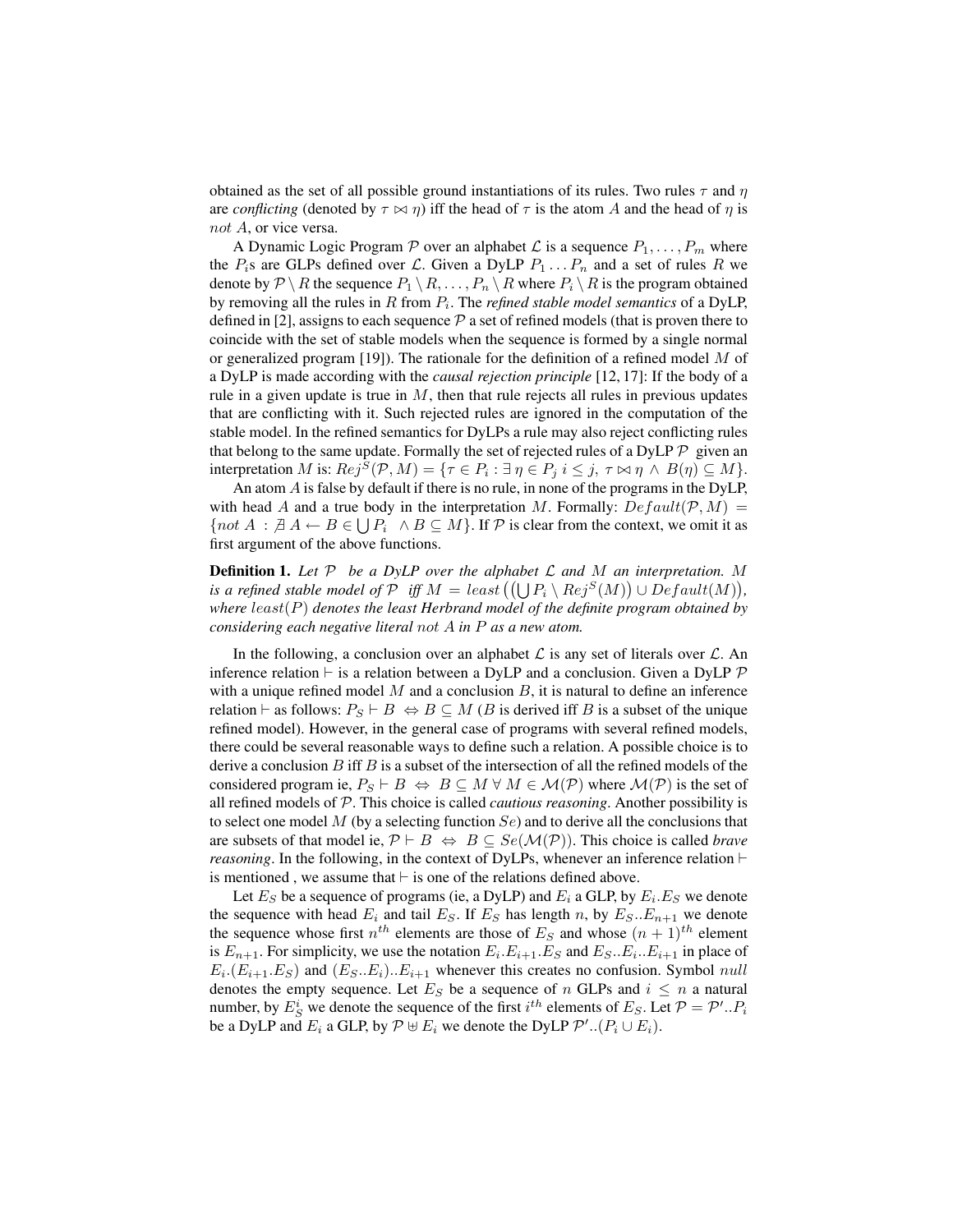## 4 Formal definition of ERA

#### 4.1 Syntax of ERA programs

We start the formal presentation of ERA by defining the syntax introduced in section 2.

**Definition 2.** Let  $\mathcal{L}, \mathcal{E}_B, \mathcal{E}_{def}, \mathcal{A}_X$  and  $\mathcal{A}_{def}$  be sets of atoms respectively called: condition alphabet*, set of* basic events*, of* event names*, of* external actions*, and of* action names. Let L,  $e_b$ ,  $e_{def}$ ,  $a_x$  and  $a_{def}$  be generic elements of, respectively, L,  $\mathcal{E}_B$ ,  $\mathcal{E}_{def}$ ,  $A_X$  *and*  $A_{def}$ *. The set of positive events*  $\mathcal E$  *over*  $\mathcal E_B$ *, and*  $\mathcal E_{def}$  *is the set of atoms*  $e_p$  *of the form:*

 $e_p ::= e_b | e_1 \bigtriangleup e_2 | e_1 \bigtriangledown e_2 | A(e_1, e_2, e_3) | e_{def}$ *where*  $e_1, e_2, e_3$  *are* generic elements of  $\mathcal{E}$ . An event over  $\mathcal{E}$  *is any literal over*  $\mathcal{E}$ . A negative event *over*  $\mathcal E$  *is any literal of the form not*  $e_p$ *.* 

*A* basic action  $a_b$  *over*  $\mathcal{E}, \mathcal{L}, A_X, \mathcal{A}_{def}$  *is any atom of the form:* 

 $a_b ::= a_x | raise(e_b) | assert(\tau) | retract(\tau) | define(d)$ 

*where* τ *(resp.* d*) is any ERA rule (resp. definition) over* L ERA*.*

*The* set of actions A *over*  $\mathcal{E}$ ,  $C$ ,  $A_X$ ,  $A_{def}$  *is the set of atoms a of the form:* 

 $a ::= a_b | a_1 \triangleright a_2 | a_1 || a_2 | IF(C, a_1, a_2) | a_{def}$ 

*where*  $a_1$  *and*  $a_2$  *are arbitrary elements of* A *and* C *is any literal over*  $\mathcal{E} \cup \mathcal{L}$ *.* 

*The* ERA alphabet  $\mathcal{L}^{ERA}$  over  $\mathcal{L}$ ,  $\mathcal{E}_B$ ,  $\mathcal{E}_{def}$ ,  $\mathcal{A}_X$  and  $\mathcal{A}_{def}$  is the triple  $\mathcal{E}$ ,  $\mathcal{L}$ ,  $\mathcal{A}$ . Let e *and* a *be arbitrary elements of, respectively,* E *and* A*,* B *any set of literals over* E ∪ L *and* Cond *any set of literals over* L*. An* ERA expression *is either an ERA definition or an ERA rule. An* ERA definition *is either an event definition or and action definition. An* event definition *over*  $\mathcal{L}^{ERA}$  *is any expression of the form*  $e_{def}$  *is*  $e$ *. An action definition over*  $\mathcal{L}^{ERA}$  *is any expression of the form*  $a_{def}$  *is*  $a$ . An ERA rule *is either an inference*, *active or inhibition rule over* L ERA*. An* inference rule *over* L ERA *is any rule of the form*  $L \leftarrow B$ . A reactive rule *over*  $\mathcal{L}^{ERA}$  *is any rule of the form*  $\boldsymbol{On}$  *e* If  $Cond$  *Do a*. *An* inhibition rule *over* L ERA *is any rule of the form When* B *Do* not a*. An* ERA program *over* L ERA *is any set of ERA expressions over* L ERA*.*

As in DyLPs, ERA considers sequences of programs, each representing an update (with asserted rules or definitions) of the previous ones. Such a sequence is called an *ERA dynamic program*, and determines, at each instant, the behaviour of the system. For this reason the semantics of ERA is given by ERA dynamic programs.

#### 4.2 ERA Systems

The defined syntax allows to program reactive systems, hereafter called *ERA systems*. An ERA system has, at each moment, an ERA dynamic program describing and determining its behaviour, receives input (called *input program*) from the outside, and acts. The actions determine both the evolution of the system (by e.g. adding a new ERA program to the running sequence) and the execution in the external environment. Formally, an input program  $E_i$ , over an alphabet  $\mathcal{L}^{ERA},$  is any set of either ERA expressions over  $\mathcal{L}^{ERA}$  or facts of the form  $e_b$  where  $e_b$  is an element of  $\mathcal{E}_B$  (i.e. a basic event). At any instant *i*, an ERA systems receives a, possibly empty, input program<sup>3</sup>  $E_i$ . The sequence

<sup>&</sup>lt;sup>3</sup> ERA adopts a discrete concept of time, any input program is indexed by a natural number representing the instant at which the input program occurs.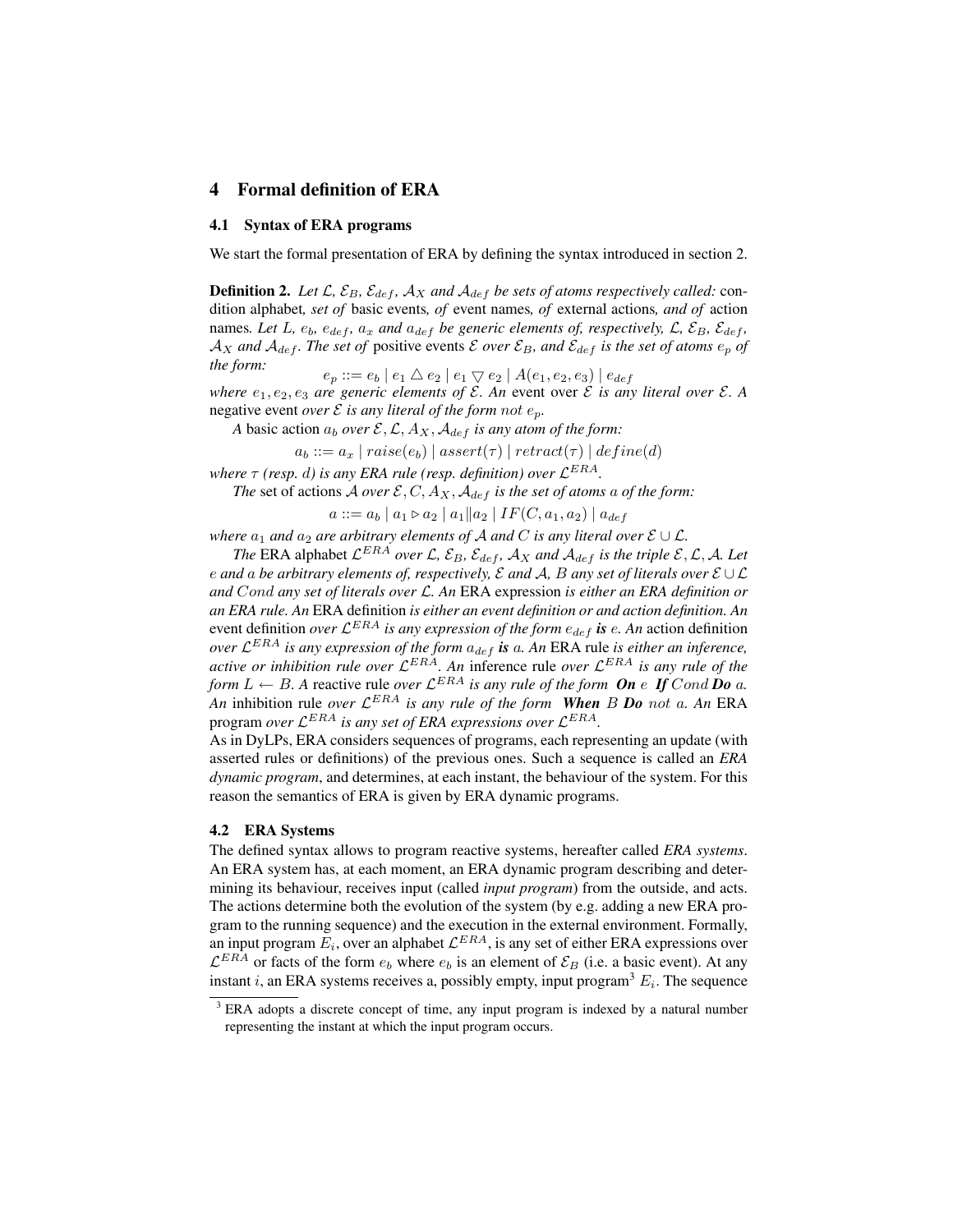of programs  $E_1, \ldots E_n$  denotes the sequence of input programs received at instants  $1, \ldots, n$ . A basic event  $e_b$  *occurs* at instant i iff the fact  $e_b$  belongs to  $E_i$ . We further assume that every input program contains event  $true$ . This allows for defining reactive rules that are always triggered (reacting on event  $true$ ), or for expressing commands of updates to ERA systems, by having in the input program reactive rules reacting to  $true$  and with empty  $true$  condition. For instance, updating the system of example 1 with rule  $R_1$  is done by adding to the input program **On** truE **If** true **Do** assert $(R_1)$ .

Since a complex event is obtained by composing basic events that occurred in distinct time instants (viz. when using operator  $A$ ), for detecting the occurrence of complex events it is necessary to store the sequence of all the received input programs. Formally, an *ERA system* S is a triple of the form  $(\mathcal{P}, E_P, E_i, E_F)$  where  $\mathcal P$  is an ERA dynamic program,  $E_P$  is the sequence of all the previously received input programs and  $E_i.E_F$  is the sequence of the current  $(E_i)$  and the future  $(E_F)$  input programs. As it will be clear from sections 4.3 and 4.4, the sequence  $E_F$  does not influence the system at instant i and hence no "look ahead" capability is required. However, since a system is capable (via action raise) of autonomously *raising* events in the future, future input programs are included as "passive" elements that are modified as effects of actions (see rule (2)).

The semantics of an ERA system specifies, at each instant, which conclusions are derived, which actions are executed, and what are the effects of those actions. Given a conclusion B, and an ERA system S, notation  $S \vdash_e B$  denotes that S derives B (or that B is inferred by S). The definition of  $\vdash_e$  is to be found in section 4.3.

At each instant, an ERA system  $S$  *concurrently* executes all the actions  $a_k$  such that  $S \vdash_e a_k$ . As a result of these actions an ERA system *transits* into another ERA system. While the execution of basic actions is "instantaneous", complex actions may involve the execution of several basic actions in a given order and hence require several transitions to be executed. For this reason, the effects of actions are defined by transitions of the form  $\langle S, A \rangle \mapsto^G \langle S', A' \rangle$  where  $S, S'$  are ERA systems, A, A' are sets of actions and  $G$  is a set of basic actions. The basic actions in  $G$  are the first step of the execution of a set of actions  $A$ , while the set of actions  $A'$  represents the remaining steps to complete the execution of  $A$ . For this reason  $A'$  is also called the *set of residual actions* of A. The transition relation  $\mapsto$  is defined by a transition system in section 4.4. At each instant an ERA system receives an input program, derives a new set of actions  $A_N$  and starts to execute these actions together with the residual actions not yet executed. As a result, the system evolves according to the transition relation  $4 \rightarrow$ . Formally:

$$
\frac{A_N = \{a_k \in \mathcal{A} : \mathcal{S} \vdash_e a_k\} \land \langle \mathcal{S}, (A \cup A_N) \rangle \mapsto^G \langle \mathcal{S}', A' \rangle}{\langle \mathcal{S}, A \rangle \to^G \langle \mathcal{S}', A' \rangle} \tag{1}
$$

#### 4.3 Inferring conclusions

The inference mechanism of ERA is derived from the inference mechanism for DyLPs. In section 3, we provide two distinct ways (called resp. cautious and brave reasoning) to define an inference relation  $\vdash$  between a DyLP and a conclusion on the basis of the

<sup>&</sup>lt;sup>4</sup> Transition relation  $\mapsto$  defines the effect of the execution of a set of actions, while  $\rightarrow$  defines the global evolution of the system.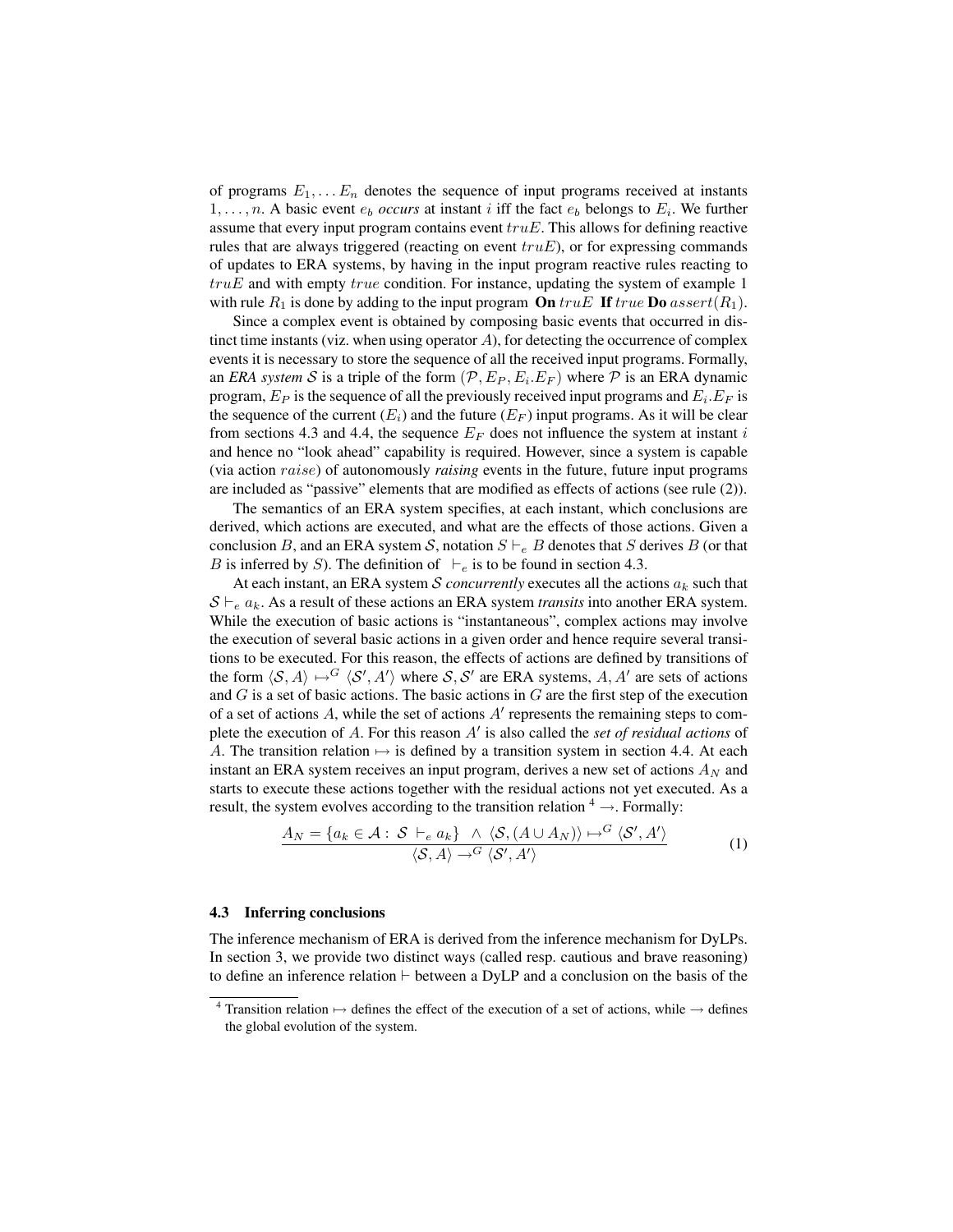refined semantics. From the inference relation  $\vdash$ , in the following we derive a relation  $\vdash_e$  that infers conclusions from an ERA system.

Let  $S = (\mathcal{P}, E_P, E_i, E_F)$  be an ERA system over  $\mathcal{L}^{ERA}$  :  $(\mathcal{E}, \mathcal{L}, \mathcal{A})$ , with  $E_P =$  $E_1, \ldots E_{i-1}$ . For any  $m < i$ , let  $S^m$  be the ERA system  $(\mathcal{P}, E^{m-1}, E^m \text{.} null)$ . Sequence  $E_F$  represents future input programs and is irrelevant for the purpose of inferring conclusions in the present, and sequence  $E<sub>P</sub>$  stores previous events, and is only used for detecting complex events. The relevant expressions, hence, are those in  $\mathcal P$  and  $E_i$ . As a first step we reduce the expressions of these programs to LP rules. An event definition, associates an event e to a new atom  $e_{def}$ . This is encoded by the rule  $e_{def} \leftarrow e$ . Action definitions, instead, specify what are the effects of actions and hence are not relevant for inferring conclusions. Within ERA, actions are executed iff they are inferred as conclusions. Hence, reactive (resp. inhibition) rules are replaced by LP rules whose heads are actions (resp. negation of actions) and whose bodies are the events and conditions of the rules. Formally: let  $\mathcal{P}^R$  and  $E_i^R$  be the DyLP and GLP obtained by  $\mathcal P$  and  $E_i$  by deleting every action definition and by replacing:

|                                  |                                                 | every rule <b>On</b> e If Condition <b>Do</b> Action. with Action $\leftarrow$ Condition, e. |
|----------------------------------|-------------------------------------------------|----------------------------------------------------------------------------------------------|
|                                  | every rule <b>When</b> $B$ <b>Do</b> not Action | with not $Action \leftarrow B$ .                                                             |
| every definition $e_{def}$ is e. |                                                 | with $e_{def} \leftarrow e$ .                                                                |

Basically events are reduced to ordinary literals. Since events are meant to have special meanings, we encode these meanings by extra rules. Intuitively, operators  $\triangle$  and  $\triangledown$ stands for the logic operators ∧ and ∨. This is encoded by the following set of rules

 $ER(\mathcal{E}): \Delta(e_1, e_2) \leftarrow e_1, e_2. \quad \nabla(e_1, e_2) \leftarrow e_1. \quad \nabla(e_1, e_2) \leftarrow e_2. \quad \forall e_1, e_2, e_3 \in \mathcal{E}$ 

Event  $A(e_1, e_2, e_3)$  occurs at instant i iff  $e_2$  occurs at instant i and some conditions on the occurrence of  $e_1, e_2$  and  $e_3$  where satisfied in the previous instants. This is formally encoded by the set of rules  $AR(S)$  defined as follows<sup>5</sup>:  $AR(S)$  =

$$
\left\{\n\begin{array}{l}\n\forall e_1, e_2, e_3 \in \mathcal{E} \\
\mathcal{S}^m \vdash_e e_1 \text{ and } \mathcal{S}^m \not\models_e e_3 \text{ and } (\forall j : m < j < i : \mathcal{S}^j \not\models_e e_2 \text{ and } \mathcal{S}^j \not\models_e e_3)\n\end{array}\n\right\}
$$

The sets of rules  $E_i^R$ ,  $ER(\mathcal{E})$  and  $AR(\mathcal{S})$  are added to  $\mathcal{P}^R$  and conclusions are derived by the inference relation  $\vdash$  applied on the obtained  $\text{DyLP}^6$ . Formally:

**Definition 3.** Let  $\vdash$  be an inference relation defined as in Section 3, and S,  $\mathcal{P}^R$ ,  $E_i^R$ ,  $ER(\mathcal{E})$ *, AR(S) be as above and K be any conclusion over*  $\mathcal{E} \cup \mathcal{L} \cup \mathcal{A}$ *. Then:* 

 $(\mathcal{P}, E_P, E_i, E_F) \vdash_e K \Leftrightarrow \mathcal{P}^R \uplus (E_i^R \cup ER(\mathcal{E}) \cup D(\mathcal{P}) \cup AR(\mathcal{S})) \vdash K$ 

We specified no rules for operator not. These rules are not needed since event (literal) not  $e_n$  is inferred by default negation whenever there is no proof for  $e_n$ . The following theorem formalizes the intuitive meanings the various operators provided in section 4.1.

<sup>&</sup>lt;sup>5</sup> The definition of  $AR(S)$  involves relation  $\vdash_e$  which is defined in terms of  $AR(S)$  itself. This mutual recursion is well-defined since, at each recursion,  $AR(S)$  and  $\vdash_e$  are applied on previous instants until eventually reaching the initial instant (i.e. the basic step of the recursion).

 $6$  The program transformation above is functional for defining a declarative semantics for ERA, rather than providing an efficient tool for an implementation. Here specific algorithms for event-detection clearly seem to provide a more efficient alternative.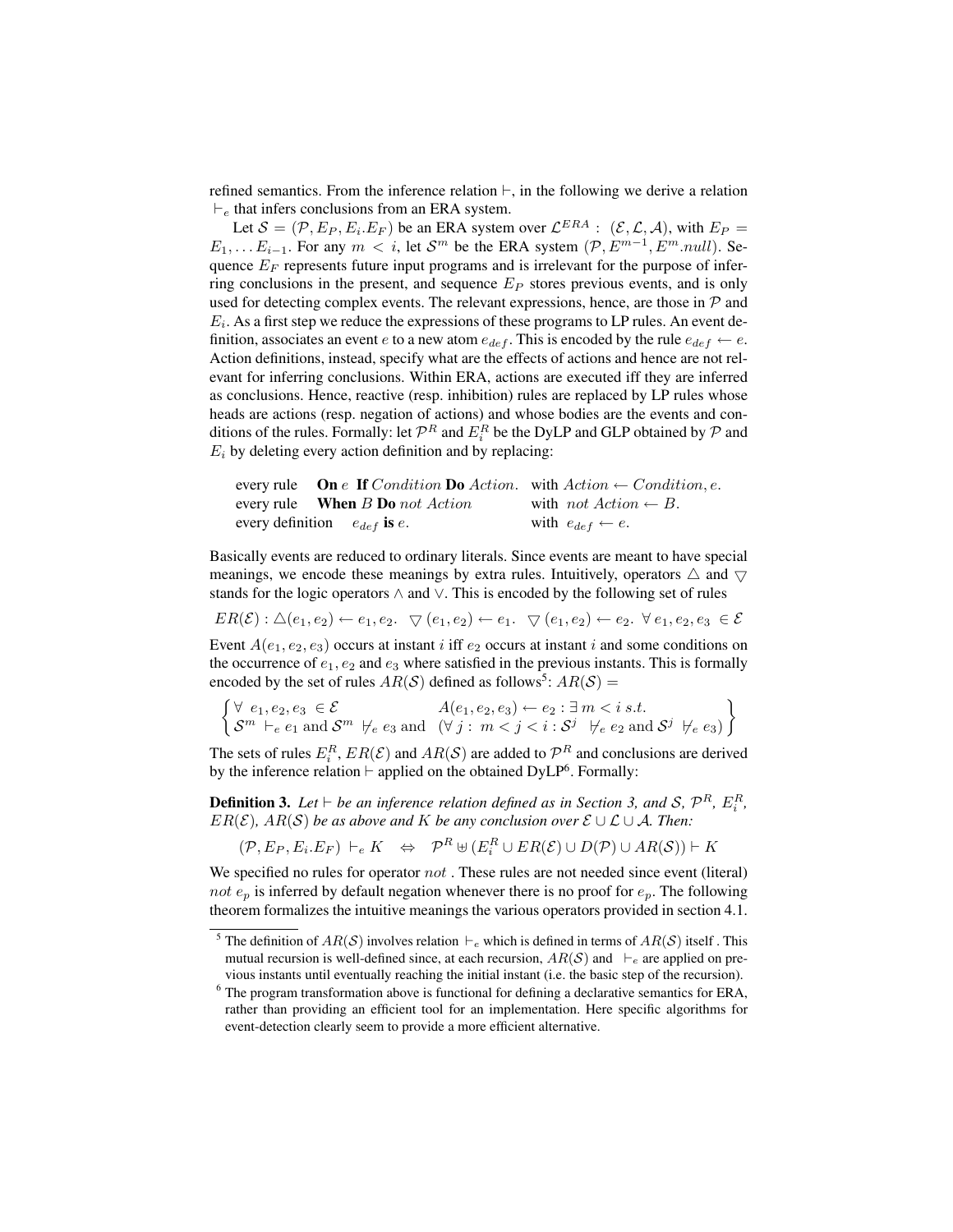**Proposition 1.** Let S be as above,  $e_b$ , a basic event,  $e_p$  a positive event,  $e_{def}$  an event *name and*  $e_1, e_2, e_3$  *three events, the following double implications hold:* 

$$
S \vdash_e e_1 \triangle e_2 \qquad \Leftrightarrow S \vdash_e e_1 \wedge S \vdash_e e_2. \qquad S \vdash_e e_b \qquad \Leftrightarrow \quad e_b \in E_i
$$
  
\n
$$
S \vdash_e e_1 \nabla e_2 \qquad \Leftrightarrow S \vdash_e e_1 \vee S \vdash_e e_2. \qquad S \vdash_e not \quad e_p \Leftrightarrow \quad S \not\vdash_e e_p.
$$
  
\n
$$
S \vdash_e A(e_1, e_2, e_3) \Leftrightarrow \exists m < i \text{ s.t. } S^m \vdash_e e_1 \wedge S^m \nvdash_e e_3 \wedge \forall j \text{ s.t.}
$$
  
\n
$$
m < j < i : S^j \nvdash_e e_2 \qquad \wedge S^j \nvdash_e e_3 \wedge S \vdash_e e_2.
$$
  
\n
$$
S \vdash_e e_{def} \qquad \Leftrightarrow S \vdash_e e \wedge e_{def} \text{ is } e \in \mathcal{P}
$$

### 4.4 Execution of actions

We are left with the goal of defining what are the effects of actions. This is accomplished by providing a transition system for the relation  $\mapsto$  that completes, together with transition (1) and the definition of  $\vdash_e$ , the semantics of ERA. As mentioned above, these transitions have the form:  $\langle S, A \rangle \mapsto^{G} \langle S', A' \rangle$ .

The effects of basic actions on the current ERA program are defined by the *updating function*  $up/2$ . Let P be an ERA dynamic program A a set of, either internal or external, basic actions. The output of function  $up/2$  is the updated program  $up(P, A)$  obtained in the following way: First delete from  $\mathcal P$  all the rules retracted according to A, and all the (event or action) definitions  $d_{def}$  is  $d_{old}$  such that action  $define(d_{def}$  is  $d_{new})$  belongs to A; then update the obtained ERA dynamic program with the program consisting of all the rules asserted according to  $\tilde{A}$  and all the new definitions in  $\tilde{A}$ . Formally:

 $DR(A) = \{d : define(d) \in A\} \cup \{\tau : assert(\tau) \in A\} \cup D(A)$  $R(\mathcal{P}, A) = {\tau : \text{retract}(\tau) \in A} \cup \{d_{def} \text{ is } d_{old} \in \mathcal{P} : d_{def} \text{ is } d_{new} \in D(A)}$  $up(\mathcal{P}, A) = (\mathcal{P} \setminus R(\mathcal{P}, A))$ ..DR(A)

Let  $e_b$  be any basic event and  $a_i$  an external action or an internal action of one of the following forms:  $assert(\tau)$ ,  $retract(\tau)$ ,  $define(d)$ . On the basis of function  $up/2$  above, we define the effects of (internal and external) basic actions. At each transition, the current input program  $E_i$  is evaluated and stored in the sequence of past events and the subsequent input program in the sequence  $E_F$  becomes the current input program (see 1st and 3rd rules below). The only exception involves action  $raise(e_b)$  that adds  $e_b$  in the subsequent input program  $E_{i+1}$ . When a set of actions A is completely executed its set of residual actions is ∅. Basic actions (unlike complex ones) are completely executed in one step, hence they have no residual actions. Formally:

$$
\langle (\mathcal{P}, E_P, E_i.E_F), \emptyset \rangle \rightarrow^{\emptyset} \langle (\mathcal{P}, E_P, E_i, E_F), \emptyset \rangle
$$
  

$$
\langle (\mathcal{P}, E_P, E_i.E_{i+1}.E_S), \{raise(e_b)\} \rangle \rightarrow^{\emptyset} \langle (\mathcal{P}, E_P, E_i, (E_{i+1} \cup \{e_b\}).E_F), \emptyset \rangle
$$
  

$$
\langle (\mathcal{P}, E_P, E_i.E_F), \{a_i\} \rangle \rightarrow^{\{a_i\}} \langle (up(\mathcal{P}, \{a_i\}), E_P, E_i, E_F), \emptyset \rangle
$$

Note that, although external actions do not affect the ERA system, as they do not affect the result of up/2, they are nevertheless *observable*, since they are registered in the set of performed actions (cf. 3rd rule above). Unlike basic actions, generally the execution of a complex action involves several transitions. Action  $a_1 \triangleright a_2$ , consists into first executing all basic actions for  $a_1$ , until the set residual actions is  $\emptyset$ , then to execute all the basic actions for  $a_2$ . We use the notation  $A_1 \triangleright a_2$ , where  $A_1$  is a set of actions, to denote that action  $a_2$  is executed after all the actions in the set  $A_1$  have no residual actions. Action  $a_1||a_2$ , instead, consists into *concurrently* executing all the basic actions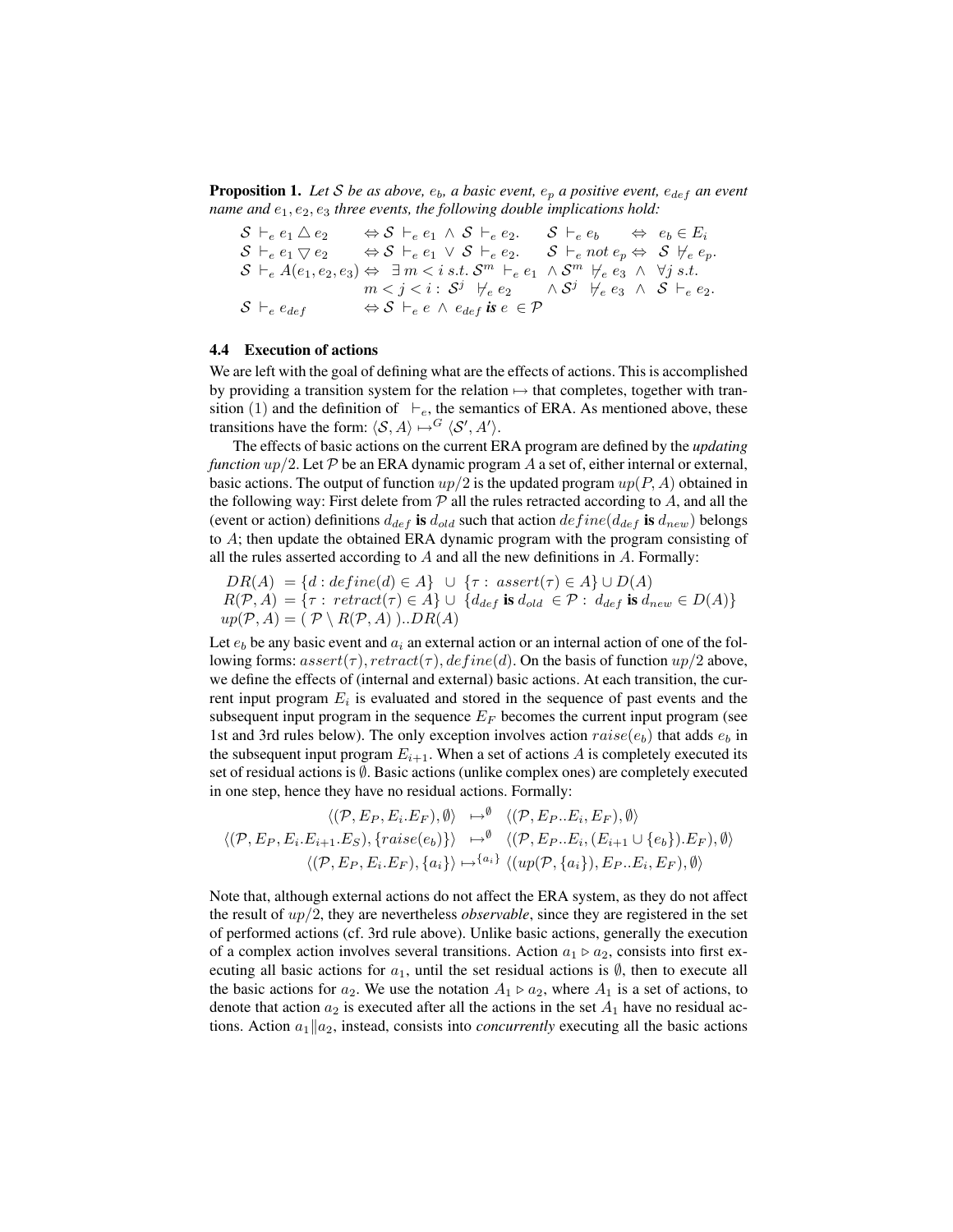forming both actions, until there are no more of residual actions to execute. Similarly, the execution of a set of actions  $A = \{a_1, \ldots, a_n\}$  consists in the concurrent execution of all its actions  $a_k$  until the set of residual actions is empty.

The execution of  $IF(C, a_1, a_2)$  amounts to the execution of  $a_1$  if the system infers C, or to the execution of  $e_2$  otherwise. Given an ERA system  $S = (\mathcal{P}, E_P, E_i, E_F)$ with  $P: P_1 \dots P_n$ , let  $D(S)$  be the set of all the action definitions d such that, for some j,  $d \in P_j$  or  $d \in E_i$ . The execution of action  $a_{def}$ , where  $a_{def}$  is defined by one or more action definitions, corresponds to the concurrent executions of all the actions  $a_k$ s such that  $a_{def}$  is  $a_k$  belongs to  $D(S)$ . Formally:

$$
\frac{\langle \mathcal{S}, \{a_1, a_2\} \rangle \mapsto^G \langle \mathcal{S}', A' \rangle}{\langle \mathcal{S}, \{a_1 \| a_2 \} \rangle \mapsto^G \langle \mathcal{S}', A' \rangle} \frac{\langle \mathcal{S}, \{a_1\} \rangle \mapsto^G \langle \mathcal{S}', A'_1 \rangle}{\langle \mathcal{S}, \{a_1 \triangleright a_2\} \rangle \mapsto^G \langle \mathcal{S}', A'_1 \rangle} \frac{\langle \mathcal{S}, \{a_1 \triangleright a_2\} \rangle \mapsto^G \langle \mathcal{S}', \{A'_1 \triangleright a_2\} \rangle}{\langle \mathcal{S}, \{A_1 \triangleright a_2\} \rangle \mapsto^G \langle \mathcal{S}', A'_1 \rangle} \frac{\langle \mathcal{S}, \{a_2\} \rangle \mapsto^G \langle \mathcal{S}'', A''_2 \rangle}{\langle \mathcal{S}, \{A_1 \triangleright a_2\} \rangle \mapsto^G \langle \mathcal{S}', \{A'_1 \triangleright a_2\} \rangle} \frac{\langle \mathcal{S}, \{a_2\} \rangle \mapsto^G \langle \mathcal{S}'', A''_2 \rangle}{\langle \mathcal{S}, \{IF(C, a_1, a_2)\} \rangle \mapsto^G \langle \mathcal{S}', A' \rangle} \frac{\langle \mathcal{S}, \{a_2\} \rangle \mapsto^G \langle \mathcal{S}'', A''_2 \rangle}{\langle \mathcal{S}, \{IF(C, a_1, a_2)\} \rangle \mapsto^G \langle \mathcal{S}', A''_2 \rangle} \frac{\langle \mathcal{S}, \{IF(C, a_1, a_2)\} \rangle \mapsto^G \langle \mathcal{S}'', A''_2 \rangle}{\langle \mathcal{S}, \{a_{def}\} \rangle \mapsto^G \langle \mathcal{S}', A' \rangle} \frac{\langle \mathcal{S}, \{a_{ref} \iota \mathcal{S}', A''_2 \rangle}{\langle \mathcal{S}, \{a_{def} \} \rangle \mapsto^G \langle \mathcal{S}', A''_2 \rangle} \frac{\langle \mathcal{S}', \{a_{ref} \iota \mathcal{S}', A''_2 \rangle}{\langle \mathcal{S}, \{a_{def} \} \rangle \mapsto^G \langle \mathcal{S}', A''_2 \rangle} \frac{\langle \mathcal{S}, \{a_1 \triangler
$$

As it is clear from this last rule, the definition of concurrent execution of actions in ERA does not rely on any concept of *serialization*. Actions may have, three different effects. Namely: to update the system, to rise new events, or to modify the external environment (by external actions). Semantically, internal updates are defined by function up/2 (see section 4.4) which is defined over an ERA dynamic program and a *set* of basic actions, while the raised events are added to the next input program and are then processed concurrently. No serialization is then needed for this kind of actions. Finally, the description and execution of external actions do not belong to the semantics of ERA, since the meaning and effects of these actions depend on the application domains. Singular applications may require some notion of serialization for external actions (for instance, messages sent over the same communication channel are sent one by one.)

### 5 Conclusions and Related Work

We identified desirable features for an ECA language, namely: a declarative semantics, the capability to express complex events and actions in a compositional way, and that of receiving external updates, and performing self updates to data, inference rules and reactive rules. For this purpose we defined the logic programming ECA language ERA, and provided it with a declarative semantics based on the refined semantics of DyLPs (for inferring conclusions) and a transition system (for the execution of actions). This new language is close in spirit to LP update languages like EPI [12], LUPS [4], Kabul [17] and, most significantly, Evolp [3]. All these languages have the possibility to update rules (though in EPI and LUPS only derivation rules can be updated). However, none of these supports external nor complex actions or complex events. In [16] Evolp has been extended to consider simple external actions, in the context of an agent architecture. The ERA language goes much beyond in the definition of complex actions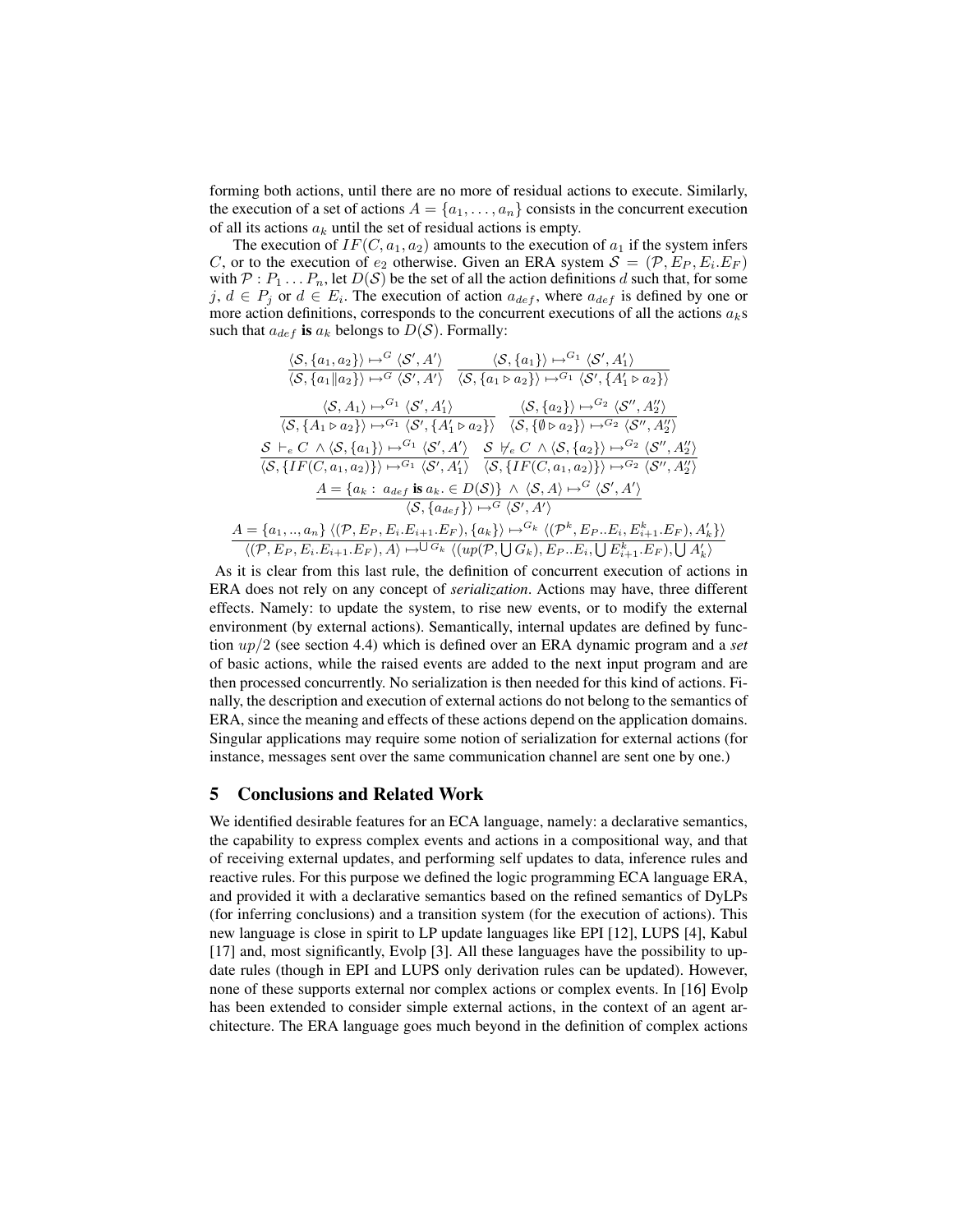and events. A formal comparison with Evolp, clearly showing how ERA is a proper extension of it, cannot be shown here for lack of space.

There exist several alternative proposals of ECA formalisms. Most of these approaches are mainly procedural like, for instance, AMIT [25] and JEDI [13] or at least not fully declarative [26]. A declarative situation calculus-like characterizations of active database systems is given in [6], although the subject of complex actions is not treated there. An example of a Semantic Web-oriented ECA languages is XChange [9], which also has a LP-like semantics, and allows to define reactive rules with complex actions and events. However, it does not support a construct similar to action definitions for defining actions, nor does it consider updates of rules. Updates of rules are also not part of the general framework for reactivity on the semantic web defined in [21]. Defining actions is a possibility allowed by the Agent-Oriented Language DALI [11], which in turn does not support complex events. Another related work is [23] which applies DyLPs to the agent language 3APL. Since 3APL is a language and architecture for programming BDI agents, this work is not directly relatable to ECA paradigms, although future comparisons with ERA could be interesting given the similarity of the semantics for KR. The ideas and methodology for defining complex actions are inspired by works on process algebras like CCS [22] and CSP [15] Rather then proposing high level ECA languages, these works design abstract models for defining programming languages for parallel execution of processes. Other related frameworks are Dynamic Prolog [8] and Transaction Logic Programming (TLP) [7]. These focus on the problem of updating a deductive database by performing transactions. In particular, TLP shares with ERA the possibilities to specify complex (trans)actions in terms of other, simpler, ones. However, TLP (and Dynamic Prolog) does not support complex events, nor does it cope with the possibility of receiving external inputs during the computation of complex actions. Finally, none of these ECA languages show update capabilities analogous to the ones of LP update languages, and that are also in ERA. As such, it is not obvious how to provide a meaning to inhibition rules or exceptions to rules in those ECA languages.

The language ERA still deserves a significant amount of research. Preliminary investigations evidenced interesting properties of the operators of the action algebra like associativity, commutativity etc, and deserve further study. In this paper we opted for an inference system based on the refined semantics for DyLPs. With limited efforts, it would be possible to define an inference system on the basis of another semantics for DyLPs such as [17, 5, 12]. In particular, we intend to develop a version of ERA based on the well founded semantics of DyLPs [5]. Well founded semantics [14] is a polynomial approximation to the answer set semantics that and is suitable for applications requiring the capability to quickly process vast amount of information. Implementations of the language are subject of ongoing research, where intend to take advantage of existing event-detection algorithms. For simplicity, here we presented a minimal set of operators for the event and action algebras. Specific application domains and confrontations with related languages may suggest eventual extensions of the language. For instance, the language GOLOG [18] presents an operator ∨, representing non deterministic choice between two actions which is not expressible in the current definition of ERA. We also plan to provide the possibility to execute ACID transactions in ERA and explore possible relations with Statelog [20].